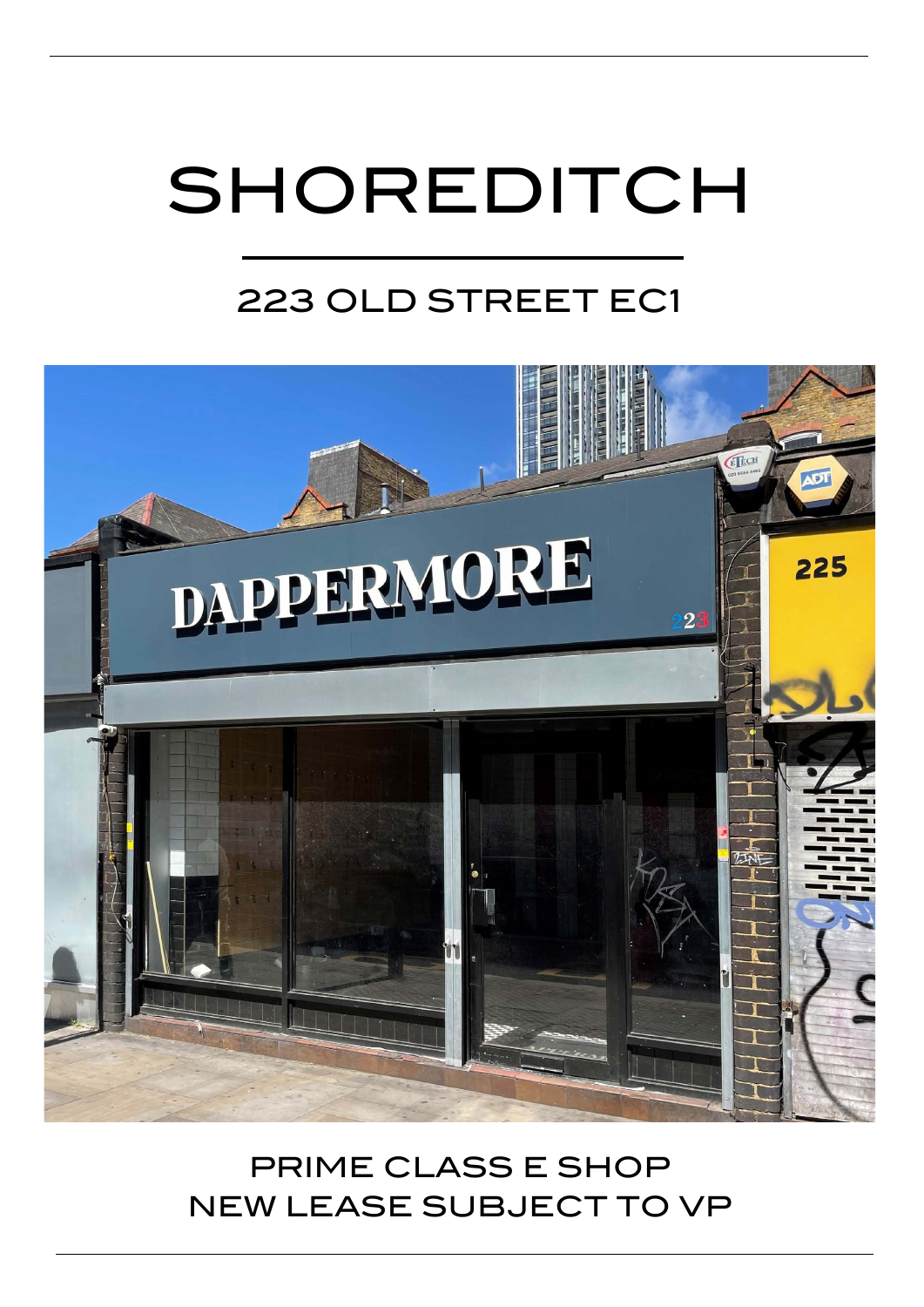

#### LOCATION EXPERIENTIALITY EXPERIENCY.

The premises are situated in a prime position on the north side of Old Street less than 50m east of Old Street roundabout. Occupiers trading nearby include **Shoreditch Grind**, **Starbucks**, **Simmons Bar**, **T4**, **Creams** and **Doughnut Time**. The majority of the ongoing works to the Old Street roundabout are due for completion in Winter 2022, the works are going to create a new public space and make it more pedestrian and cycle-friendly.

#### ACCOMMODATION

The property is arranged on ground floor only providing the following approximate net dimension and internal floor area:

| Internal width:   | 13ft 9ins | 4.20m      |
|-------------------|-----------|------------|
| Shop depth (max): | 26ft lins | 7.95m      |
| Ground floor:     | 329 sa ft | 30.57 sq m |

#### **TENURE**

The premises are available on a new FRI lease for a term to be agreed subject to 5 yearly upward only rent reviews. The lease is to be contracted outside the security of tenure and compensation provisions of the Landlord & Tenant Act 1954 Part II and subject to a Landlord's rolling break from the 5th year onwards.

#### RENT

Rental offers in excess of £50,000 per annum exclusive.

#### USE

Consideration will be given to uses within Class E. Interested parties should make their own planning enquiries with Westminster Borough Council planning department.

#### **RATES**

The local rating authority has verbally informed us that the property is currently assessed as follows:

Rateable Value  $£22,750$ 

Interested parties should verify the above figures for themselves with the local authority or by referring to www.voa.gov.uk.

#### EPC

An EPC can be made available on request.

#### VIEWING

Viewings are strictly by prior appointment through the sole retained agents:

**Ted Parr Nick Furlong** 020 7183 0588 020 7183 0584 fe@bcretail.co.uk nf@bcretail.co.uk



3rd Floor, 16 Ingestre Place London WIF 0||

www.bcretail.co.uk

**Misrepresentation Act:** Whilst every care is taken in the preparation of these particulars BC Retail and the vendor / lessor take no responsibility for any error, mis-statements or omission in these details. Measurements are approximate and for guidance only. These particulars do not constitute an offer or contract and members of the Agent's firm have no authority to make any representation or warranty in relation to this property. 2022

SUBJECT TO CONTRACT